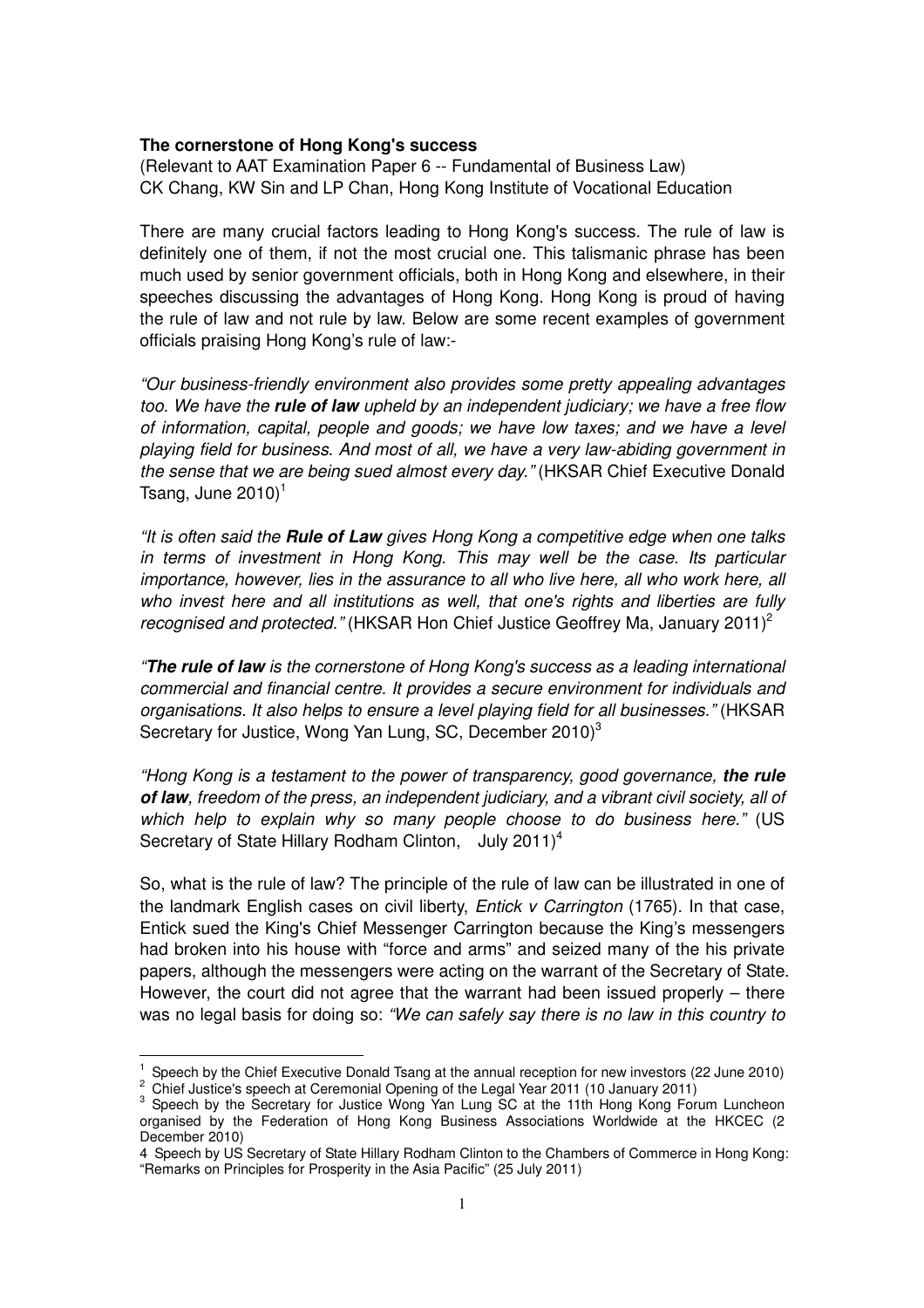justify the defendants in what they have done; if there was, it would destroy all the comforts of society; for papers are often the dearest property a man can have." The court in this case has essentially limited the power of the executive and the government could only act in accordance with case law or statute.

The rule of law is an elastic concept and is rich in underlying values. It is not easy to give it a positive definition. Although the rule of law is built on the notion of justice, legal scholars have disagreed for example on whether it is a principle merely based on process and procedures or whether in addition it has more substantive requirements. But the general consensus is that the principle prevents the exercise of arbitrary power by the executive and safeguards human rights, and it has been said that the rule of law is part of an inseparable trinity: human rights, democracy and rule of law. One early explanation of the concept can be found in Professor Dicey's work "Introduction to the Study of the Law of the Constitution."<sup>5</sup> He gave three meanings to the rule of law:

- In the first place, the absolute supremacy or predominance of regular law as opposed to the influence of arbitrary power, and excludes the existence of arbitrariness, of prerogative, or even of wide discretionary authority on the part of the government …; a man may with us be punished for a breach of law, but he can be punished for nothing else.
- Equality before the law, or the equal subjection of all classes to the ordinary law of the land administered by the ordinary law courts.
- That with us the law of the constitution, the rules which in foreign countries naturally form part of a constitutional code, are not the source but the consequence of the rights of individuals, as defined and enforced by the courts; that, in short, the principles of private law have with us been by the action of the courts and Parliament so extended as to determine the position of the Crown and of its servants; thus the constitution is the result of the ordinary law of the land.

The three meanings of the rule of law by Professor Dicey have raised some difficulties in interpretation. For example, the terms "regular law", "wide discretionary authority" and "arbitrary power" are not clearly defined. Different persons like employers and employees, directors and shareholders are subject to different legal rules. Common law nowadays cannot be the primary legal means of protecting an individual's liberty against the government.

A more recent formulation of the rule of law has been expressed by Lord Bingham in his book "The Rule of Law."<sup>6</sup> He viewed the rule of law as the foundation of a fair and just society and identified eight important principles:

- 1. The law must be accessible and so far as possible intelligible, clear and predictable.
- 2. Questions of legal right and liability should ordinarily be resolved by application of the law and not the exercise of discretion.
- 3. The laws of the land should apply equally to all, save to the extent that

 $\overline{a}$ 

 $^5$  Introduction to the Study of the Law of the Constitution, Albert Venn Dicey, (1923) Reprinted, BiblioBazaar (2010)

<sup>6</sup> The Rule of Law, Tom Bingham, Penguin, 2010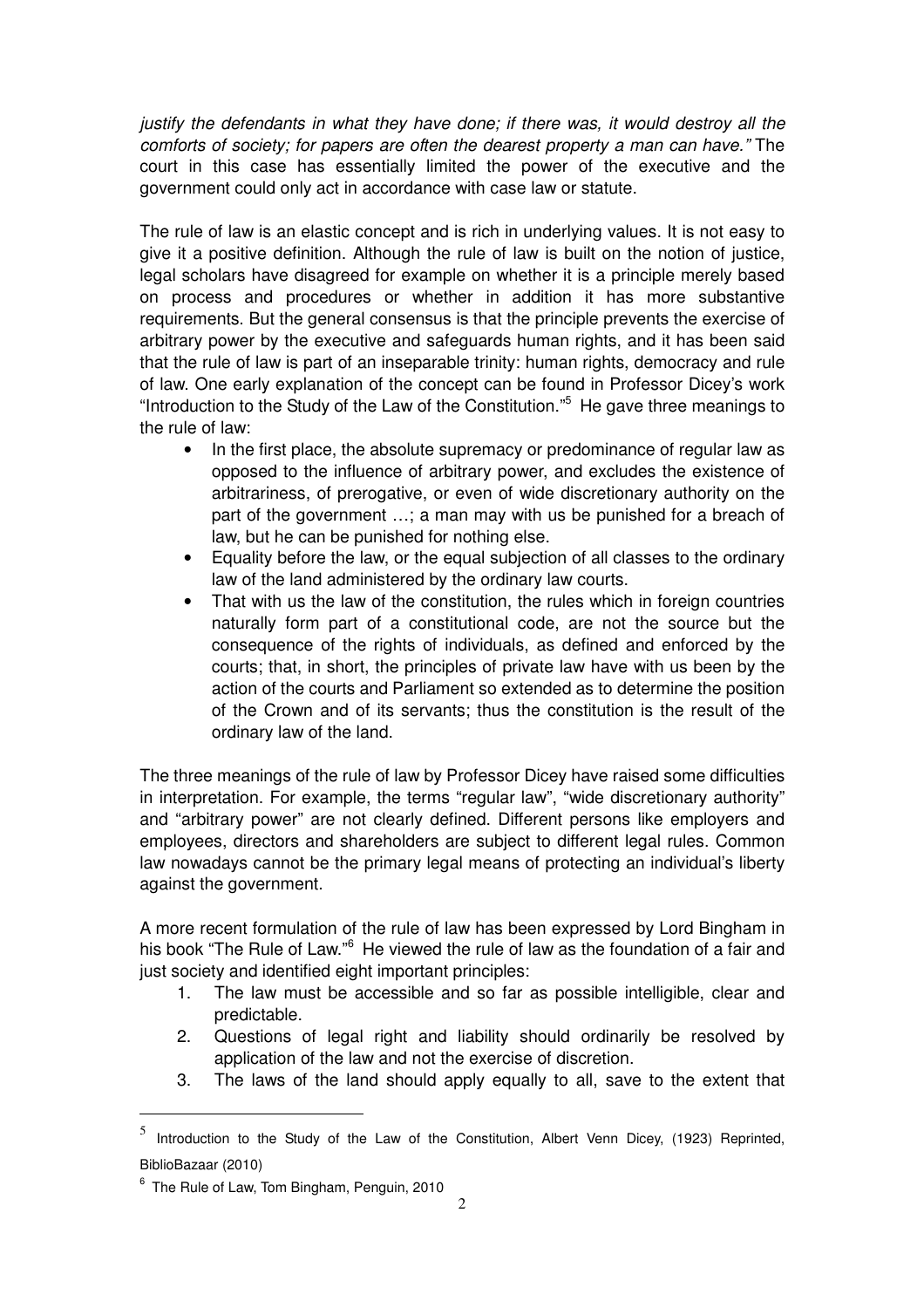objective differences justify differentiation.

- 4. Ministers and public officers at all levels must exercise the powers conferred on them in good faith, fairly, for the purpose for which the powers were conferred, without exceeding the limits of such powers and not unreasonably.
- 5. The law must afford adequate protection of fundamental human rights.
- 6. Means must be provided for resolving without prohibitive cost or inordinate delay, bona fide civil disputes which the parties themselves are unable to resolve.
- 7. Adjudicative procedures provided by the state should be fair.
- 8. The rule of law requires compliance by the state with its obligations in international law as in national law.

Has the HKSAR attained the rule of law? Some of the principles enunciated by Professor Dicey and Lord Bingham are enshrined in the Basic Law of the HKSAR (the Basic Law). Article<sup>7</sup> 4 states that the HKSAR shall safeguard the rights and freedoms of the residents of the HKSAR and of other persons in the Region in accordance with law. What then are the laws of the HKSAR and are they accessible, intelligible, clear and predictable? The laws in force in the HKSAR are the Basic Law, the laws previously in force in Hong Kong as provided for in Article 8 of the Basic Law, and the laws enacted by the legislature of the Region (Article 18). Article 8 provides that the laws previously in force in Hong Kong – that is, the common law, rules of equity, ordinances, subordinate legislation and customary law – shall be maintained, except for any that contravene the Basic Law, and subject to any amendment by the legislature of the HKSAR.

Also, the courts of the HKSAR at all levels shall be the judiciary of the Region, exercising the judicial power of the Region (Article 80). In other words, bodies which are not courts may not exercise judicial powers. Thus questions of legal right and liability are ordinarily resolved by application of the law in courts. Article 87 provides that in criminal or civil proceedings in the HKSAR, the principles previously applied in Hong Kong and the rights previously enjoyed by parties to proceedings shall be maintained. Anyone who is lawfully arrested shall have the right to a fair trial by the judicial organs without delay and shall be presumed innocent until convicted by the judicial organs.

Further, the laws of the land shall apply equally to all. This is seen in Article 25 where all Hong Kong residents are equal before the law. Chapter III of the Basic Law states the fundamental rights and duties of the residents in the HKSAR. Hong Kong residents shall have freedom of speech, of the press and of publication; freedom of association, of assembly, of procession and of demonstration; and the right and freedom to form and join trade unions, and to strike (Article 27). Article 28 states that the freedom of the person of Hong Kong residents shall be inviolable. No Hong Kong resident shall be subjected to arbitrary or unlawful arrest, detention or imprisonment. Arbitrary or unlawful search of the body of any resident or deprivation or restriction of the freedom of the person shall be prohibited. Torture of any resident or arbitrary or unlawful deprivation of the life of any resident shall be prohibited. Arbitrary or unlawful search of, or intrusion into, a resident's home or other premises is also prohibited

 7 The Articles hereinafter referred to are Articles under the Basic Law of the HKSAR.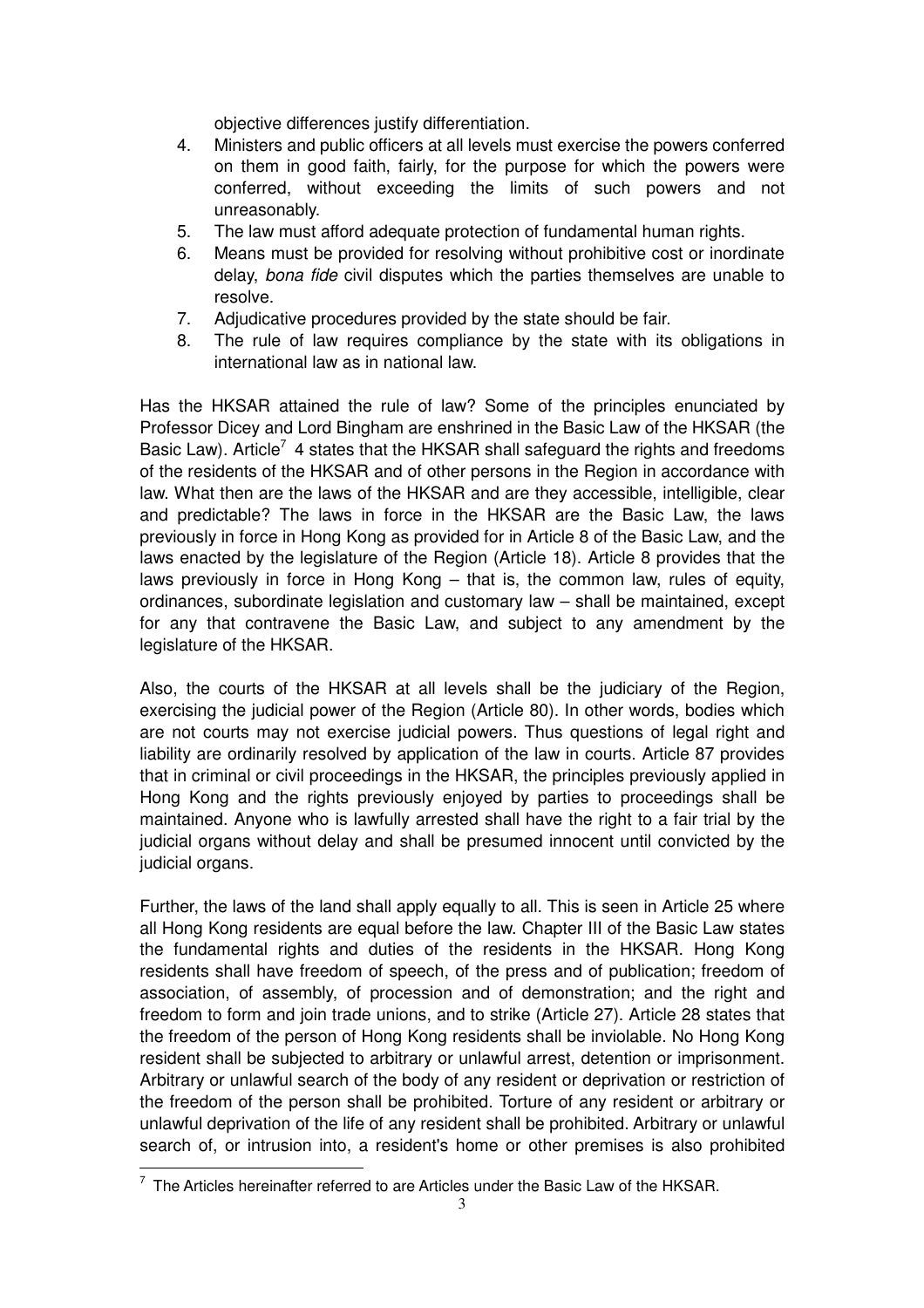(Article 29). Also, Hong Kong residents shall enjoy the other rights and freedoms safeguarded by the laws of the HKSAR (Article 38) and the provisions of the International Covenant on Civil and Political Rights, the International Covenant on Economic, Social and Cultural Rights, and international labour conventions as applied to Hong Kong will remain in force and will be implemented through the laws of the HKSAR (Article 39). The rights and freedoms enjoyed by Hong Kong residents shall not be restricted unless as prescribed by law.

The rule of law and judicial independence are two important concepts closely associated with each other. Article 2 spells out clearly that the HKSAR shall exercise a high degree of autonomy and enjoy executive, legislative and independent judicial power, including that of final adjudication. This is repeated in Article 19 which goes on to say that with some exceptions, the courts have jurisdiction over all cases in the HKSAR. Article 85 also repeats the principle of judicial independence: "The courts of the HKSAR shall exercise judicial power independently, free from any interference. Members of the judiciary shall be immune from legal action in the performance of their judicial functions." Moreover, judges can only be appointed and removed by prescribed procedures.

How far then has the rule of law been practised in the HKSAR under "one country, two systems"? A number of cases relating to the interpretation of the Basic Law have gone to courts since 1997. Cases like Ng Ka Ling v Director of Immigration<sup>8</sup> and Chan Kam Nga v Director of Immigration<sup>9</sup> are amongst the first few on the list. The courts have on various occasions quarded constitutional rights in the HKSAR. In *Equal* Opportunities Commission v Director of Education,<sup>10</sup> the court referred to Article 25 and stressed that equal treatment is an individual's fundamental right. In Leung Kwok Hung & Others v HKSAR,<sup>11</sup> the court has put emphasis on the right to freedom of assembly guaranteed by Article 27. Another example is the protection of the freedom and privacy of communication under Article 30 in Leung Kwok Hung and Koo Sze Yiu v Chief Executive of the HKSAR.<sup>12</sup> Where at times public officers are not seen exercising the powers conferred on them reasonably, administrative decisions are challenged by judicial review and the number of judicial reviews is increasing. This can be seen as a sign of public confidence in the judicial system and the rule of law. The success of Hong Kong and the success in the implementation of "one country, two systems" after all to certain extent depend on the attainment the rule of law the purposes of which, among others, are to guarantee a responsible government and to contribute to economic growth.

 $\overline{a}$ 

<sup>8</sup> [1999] 1 HKLRD 315

<sup>&</sup>lt;sup>9</sup> [1999] 1 HKLRD 304

 $^{10}$  [2001] 2 HKLRD 690

<sup>&</sup>lt;sup>11</sup> [2005] 8 HKCFAR 229

<sup>&</sup>lt;sup>12</sup> [2006] 9 HKCFAR 441